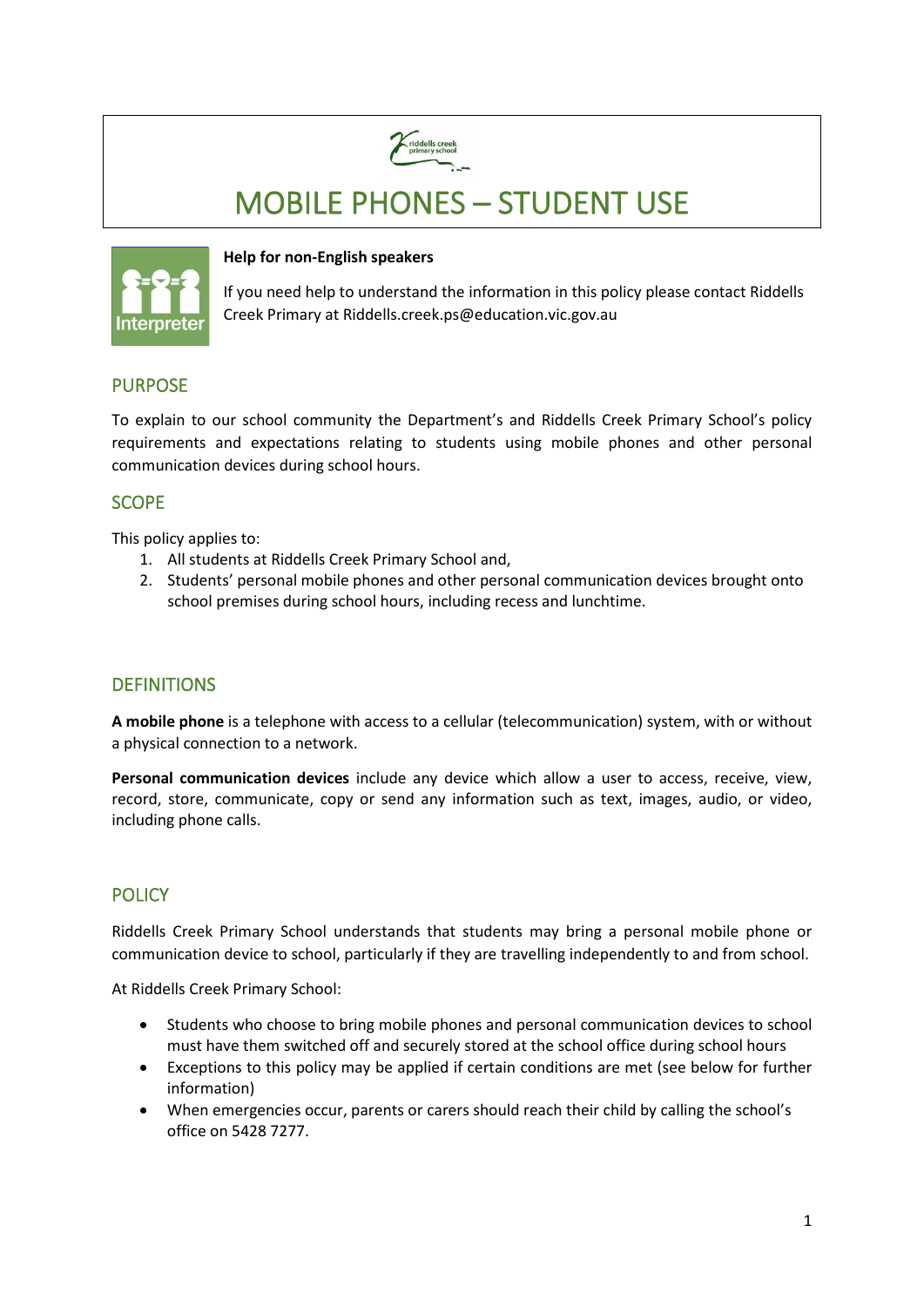## **Personal mobile phone use**

In accordance with the Department's Mobile Phones - Student Use Policy issued by the Minister for Education, personal mobile phones must not be used at Riddells Creek Primary School during school hours, including lunchtime and recess, unless an exception has been granted.

Where a student has been granted an exception, the student must use their mobile phone for the purpose for which the exception was granted, and in a safe, ethical and responsible manner. An acceptable use contract will be created with the student, parent/carer and school nominee in line with the specific exemption.

## **Secure storage**

Mobile phones and personal communication devices owned by students at Riddells Creek Primary School are considered valuable items and are brought to school at the owner's (student's or parent/carer's) risk. Students are encouraged not to bring a mobile phone or personal communication device to school unless there is a compelling reason to do so. Please note that Riddells Creek Primary School does not have accident insurance for accidental property damage or theft. Students and their parents/carers are encouraged to obtain appropriate insurance for valuable items. Refer to the Riddells Creek Primary School's Personal Property Policy AND/OR the Department's Claims for [Property Damage and Medical Expenses](https://www2.education.vic.gov.au/pal/claims-property-damage-and-medical-expenses/policy) policy.

Where students bring a mobile phone or personal communication device to school, Riddells Creek Primary School will provide secure storage. Secure storage is storage that cannot be readily accessed by those without permission to do so. At Riddells Creek Primary School students are required to store their mobile phones and personal communication devices at the school administration office to be placed in a lockable cupboard.

## **Enforcement**

Students who use their personal mobile phones and communication devices inappropriately at Riddells Creek Primary School may be issued with consequences consistent with our school's existing student engagement polices.

At Riddells Creek Primary School inappropriate use of mobile phones and personal communication devices is **any use during school hours**, unless an exception has been granted, and particularly use of a mobile phone or communication device:

- in any way that disrupts the learning of others
- to send inappropriate, harassing or threatening messages or phone calls
- to engage in inappropriate social media use including cyber bullying
- to capture video or images of people, including students, teachers and members of the school community without their permission
- to capture video or images in the school toilets, changing rooms, swimming pools and gyms

## **Exceptions**

Exceptions to the policy:

- may be applied during school hours if certain conditions are met, specifically,
	- o Health and wellbeing-related exceptions; and
	- o Exceptions related to managing risk when students are offsite.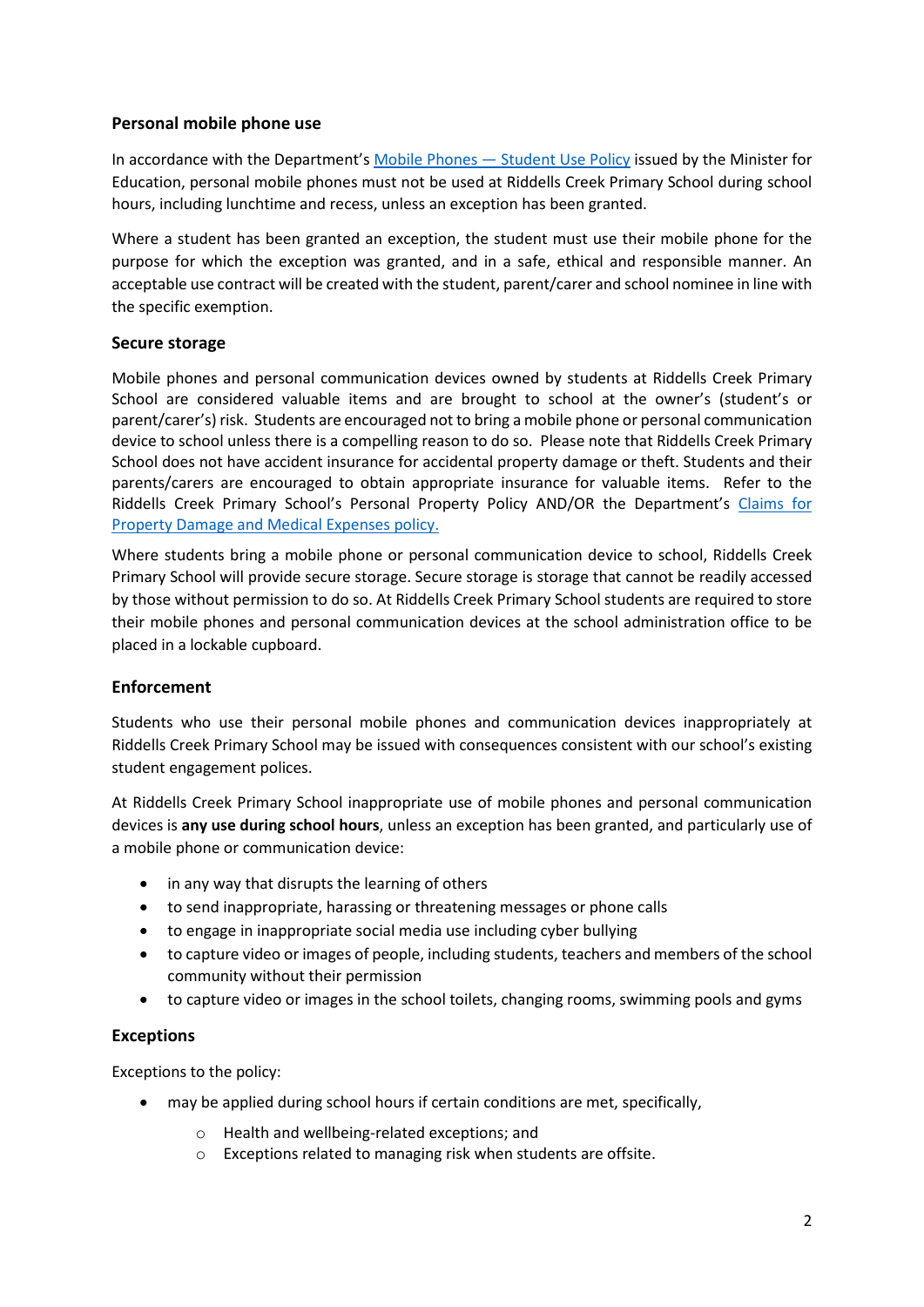• can be granted by the Principal, or Principal's nominee, in accordance with the Department's [Mobile Phones — Student Use Policy.](https://www2.education.vic.gov.au/pal/students-using-mobile-phones/policy)

The three categories of exceptions allowed under the Department's [Mobile Phones — Student Use](https://www2.education.vic.gov.au/pal/students-using-mobile-phones/policy)  [Policy](https://www2.education.vic.gov.au/pal/students-using-mobile-phones/policy) are:

#### *1. Learning-related exceptions*

| <b>Specific exception</b>                                                                                                          | <b>Documentation</b>                                       |
|------------------------------------------------------------------------------------------------------------------------------------|------------------------------------------------------------|
| For specific learning activities (class-based<br>exception)                                                                        | Not applicable at RCPS - school iPads are<br>used for this |
| For students for whom a reasonable adjustment to<br>a learning program is needed because of a disability<br>or learning difficulty | Not applicable at RCPS - school iPads are<br>used for this |

#### *2. Health and wellbeing-related exceptions*

| <b>Specific exception</b>        | <b>Documentation</b>                                                                                                   |
|----------------------------------|------------------------------------------------------------------------------------------------------------------------|
| Students with a health condition | Student Health Support Plan (e.g. a diabetic<br>needing to monitor their blood sugar using<br>their mobile phone app.) |
| Students who are Young Carers    | Not applicable at RCPS - our students are<br>under the legal age to be Young Carers                                    |

#### *3. Exceptions related to managing risk when students are offsite*

| <b>Specific exception</b>                                                                      | <b>Documentation</b>                   |
|------------------------------------------------------------------------------------------------|----------------------------------------|
| Travelling to and from excursions                                                              | Risk assessment planning documentation |
| Students on excursions and camps                                                               | Risk assessment planning documentation |
| When students are offsite (not on school grounds)<br>and unsupervised with parental permission | Risk assessment planning documentation |
| Students with a dual enrolment or who need to<br>undertake intercampus travel                  | Risk assessment planning documentation |

Where an exception is granted, the student can only use the mobile phone for the purpose for which it was granted.

#### **Camps, excursions and extracurricular activities**

Personal mobile phones and communication devices cannot be brought to camps or excursions. When parent supervised out-of-hours special activities and events occur on school grounds, students may bring personal mobile phones and communication devices, however, students must abide by the appropriate use of digital technologies and student engagement and wellbeing policies.